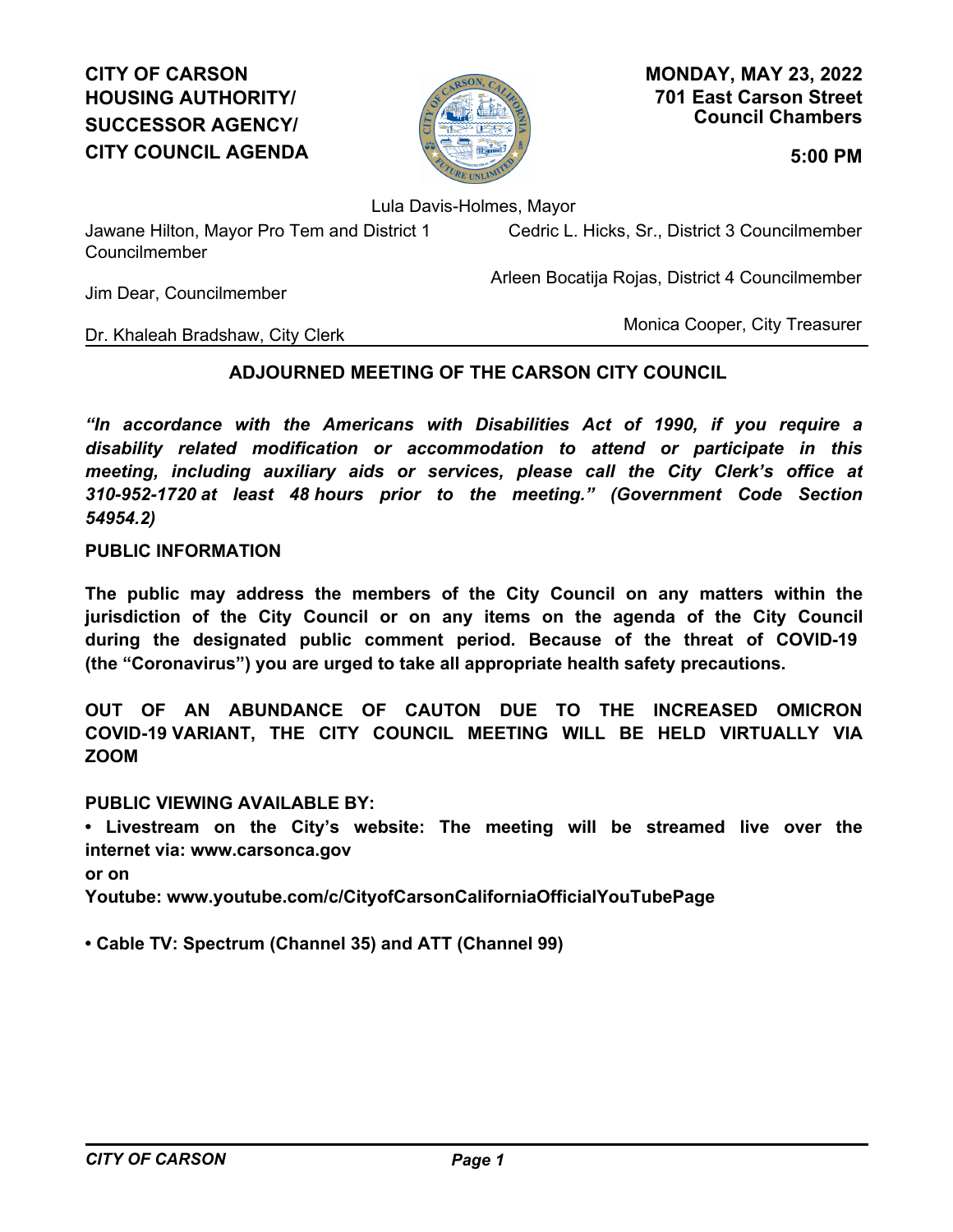#### **PUBLIC COMMENTS CAN BE MADE AT/VIA:**

**• Call-In: To make a live comment over the phone, call 1-669-900-6833 (Meeting ID: 310 233 4888) on the date of the meeting during the portion of the agenda entitled "Oral Communications." There will be two Oral Communication sessions: one for Agendized Items (comment items ON the agenda) while the other for non-Agendized items (comment about items NOT on the Agenda). Please refer to the Agenda when to call in for these sessions.**

**• Email: Public comments can be emailed to cityclerk@carsonca.gov. The cut-off time to receive any email communications is 3:00 p.m. on the day of the meeting.**

**• Written: Written comments can be placed into the metal Drop Box located in front of City Hall. The cut-off time to receive any written communications is 3:00 p.m. on the day of the meeting.**

*Written comments placed in the outside Drop Box or any email received will not be read aloud at Council Meeting but will be circulated to the City Council and incorporated into the record.*

*The Oral Communications portion of the agenda is limited to a duration of one hour unless otherwise approved by the City Council. Comment time is normally 3 minutes depending on number of speakers.*

*While participating, please state your name and identify the agenda item you wish to address in your comments.*

**CALL TO ORDER: CITY COUNCIL/SUCCESSOR AGENCY/HOUSING AUTHORITY (5:00 pm)**

**ROLL CALL (CITY CLERK):**

**CLOSED SESSION (Items 1 to 2)**

**CONFERENCE WITH LEGAL COUNSEL ANTICIPATED LITIGATION (CITY COUNCIL) Item No. 1.** [2022-457](http://carson.legistar.com/gateway.aspx?m=l&id=/matter.aspx?key=10388)

> *Recommendation:* A closed session will be held, pursuant to Government Code Section  $54956.9$  (d)(2) or (d)(3) and (e)(1), because there is a significant exposure to litigation in 4 cases.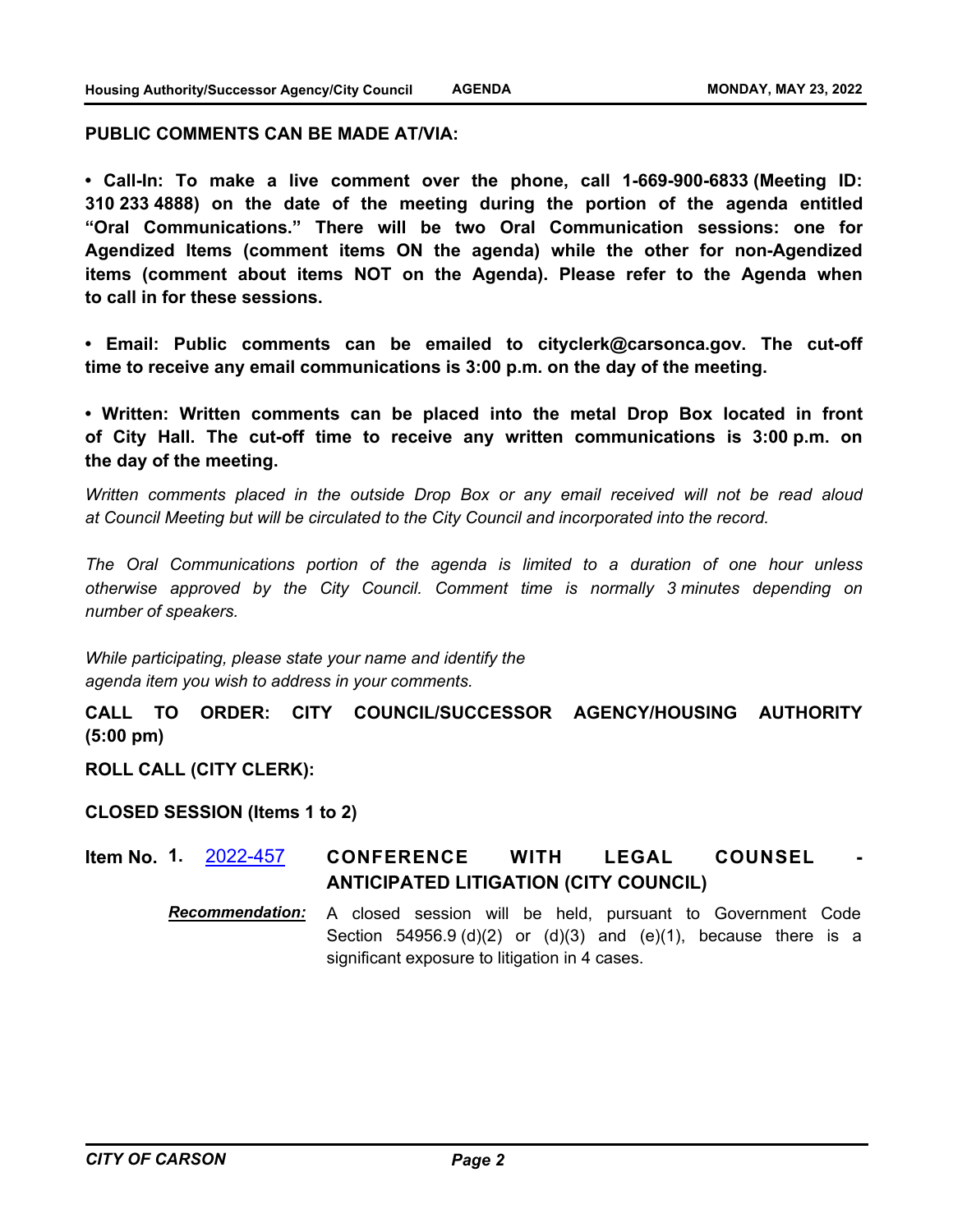**CONFERENCE WITH LEGAL COUNSEL - EXISTING LITIGATION (CITY COUNCIL) Item No. 2.** [2022-458](http://carson.legistar.com/gateway.aspx?m=l&id=/matter.aspx?key=10389)

*Recommendation:* A CLOSED SESSION WILL BE HELD, PURSUANT TO GOVERNMENT CODE SECTION 54956.9(D)(1), TO CONFER WITH LEGAL COUNSEL REGARDING PENDING LITIGATION TO WHICH THE CITY IS A PARTY. THE TITLES OF SUCH LITIGATION ARE AS FOLLOWS: CAM-CARSON, LLC V. CARSON RECLAMATION AUTHORITY, CITY OF CARSON AND SUCCESSOR AGENCY TO THE CARSON REDEVELOPMENT AGENCY, LOS ANGELES SUPERIOR COURT CASE NO. 20STCV16461 AND CAM-CARSON, LLC V. CITY OF CARSON AND SUCCESSOR AGENCY TO THE CARSON REDEVELOPMENT AGENCY, SECOND DISTRICT COURT OF APPEAL CASE NO. B312729.

#### **REPORT ON ANY PUBLIC COMMENTS ON CLOSED SESSION ITEMS (CITY CLERK)**

#### **ANNOUNCEMENT OF CLOSED SESSION ITEMS (CITY ATTORNEY)**

**RECESS INTO CLOSED SESSION UNTIL 6:00 P.M. OR UNTIL THE END OF CLOSED SESSION, WHICHEVER OCCURS FIRST**

**RECONVENE TO OPEN SESSION AT 6:00 P.M. OR AT THE END OF CLOSED SESSION, WHICHEVER OCCURS FIRST**

**REPORT ON CLOSED SESSION ACTIONS (CITY ATTORNEY)**

**ORAL COMMUNICATIONS FOR MATTERS LISTED ON THE AGENDA (MEMBERS OF THE PUBLIC) (LIMITED TO ONE HOUR)**

*The public may address the members of the City Council/Housing Authority/Successor Agency on any matters within the jurisdiction of the City Council/Housing Authority/Successor Agency or on any items on the agenda of the City Council/Housing Authority/Successor Agency, other than closed session matters, prior to any action taken on the agenda. Speakers are limited to no more than three minutes, speaking once. Oral communications will be limited to one (1) hour unless extended by order of the Mayor with approval of the City Council.*

#### **CONSENT:**

*ANY ITEM OR ITEMS MAY BE REMOVED FOR DISCUSSION.* 

*These items are considered to be routine items of business and have, therefore, been placed on the CONSENT CALENDAR. For items remaining on the CONSENT CALENDAR, a single motion to ADOPT the recommended action is in order.*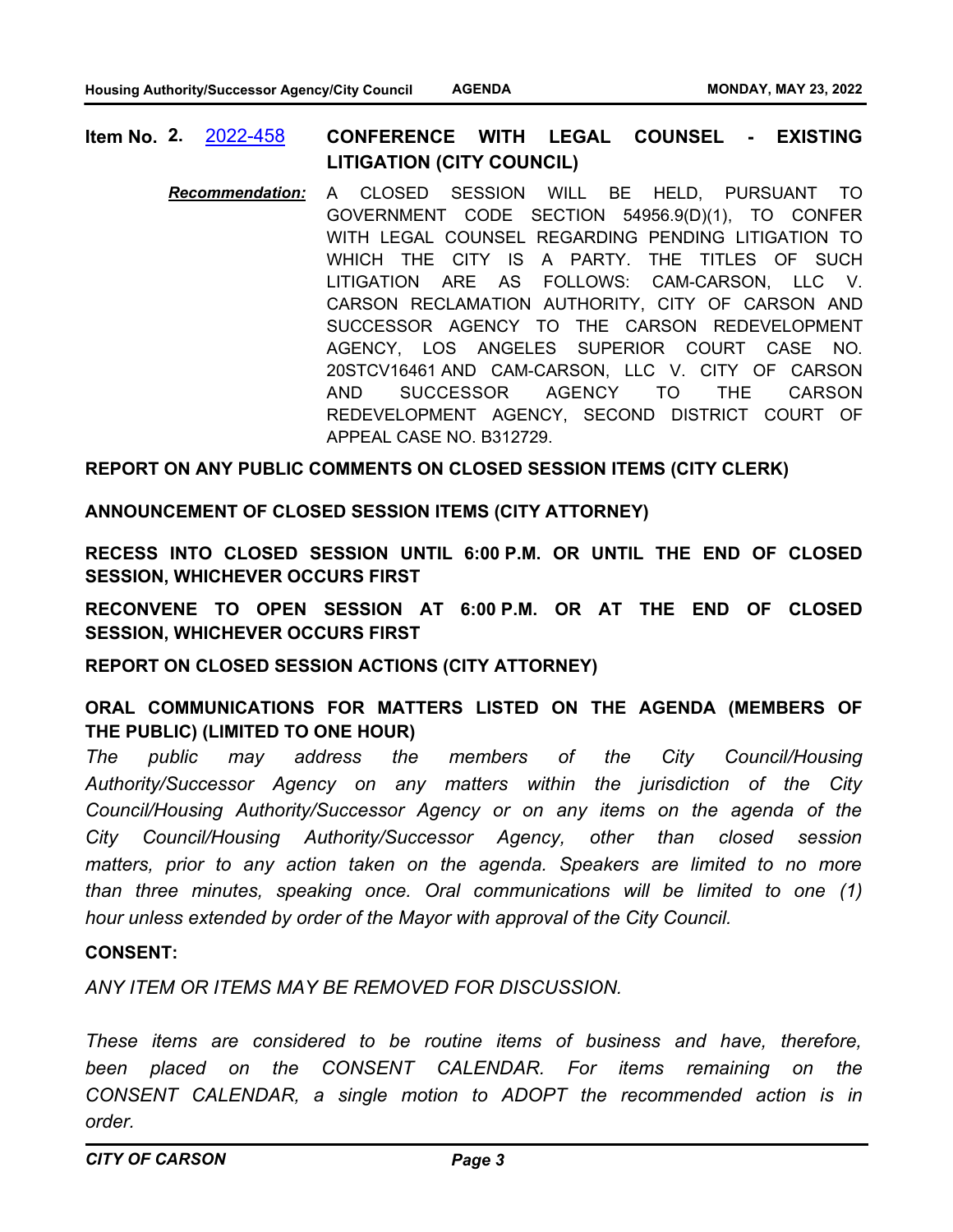#### **SPECIAL ORDERS OF THE DAY: (Items 3 to 4)**

*Public testimony is restricted to three minutes per speaker, speaking once (excepting applicants who are afforded a right of rebuttal, if desired), unless extended by order of the Mayor with the approval of the City Council.*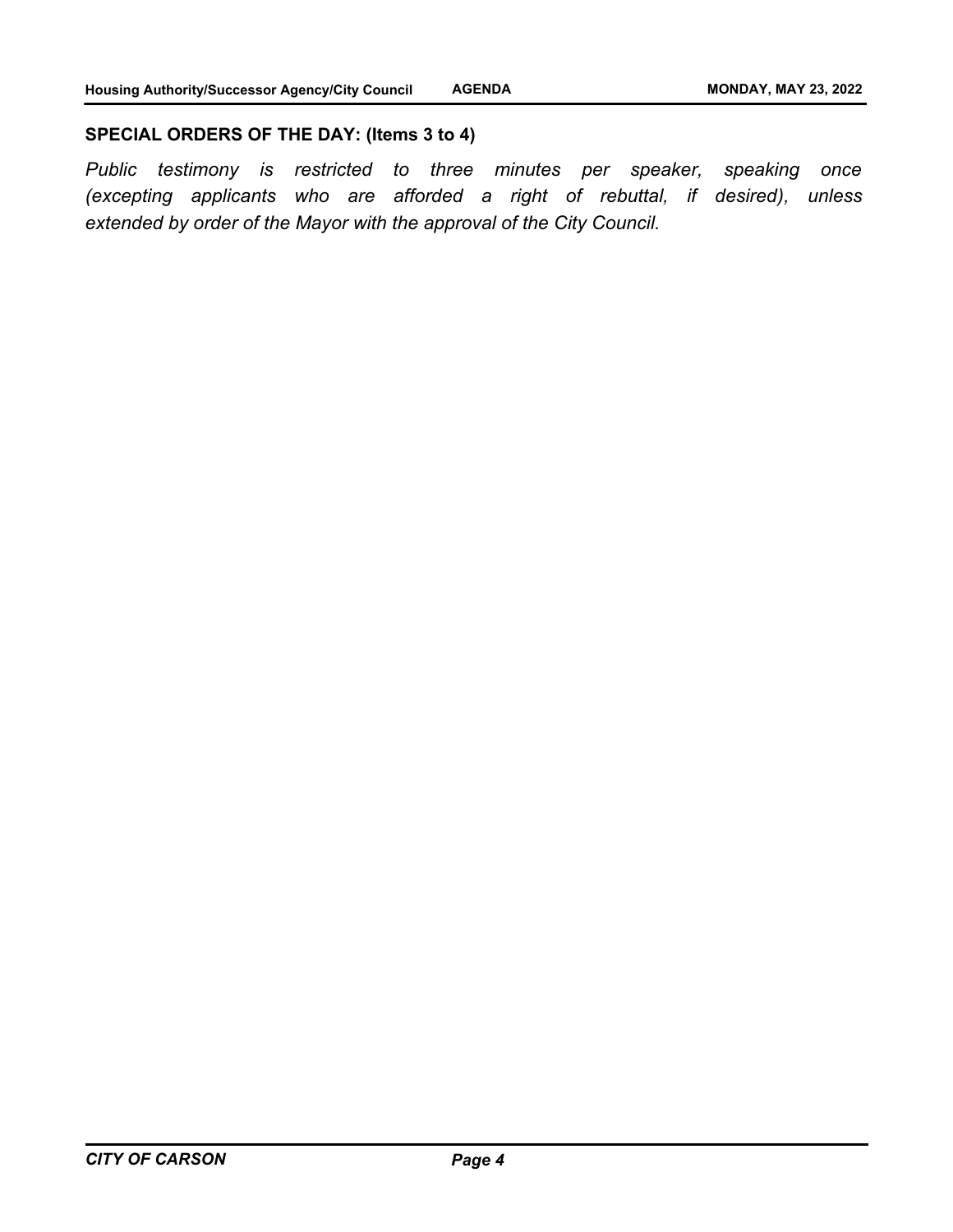**A PUBLIC HEARING TO CONSIDER APPEAL OF PLANNING COMMISSION DECISION TO (1) ADOPTING THE FINDINGS REQUIRED BY CEQA GUIDELINES, SECTION 15091; (2) CERTIFY THE SUPPLEMENTAL ENVIRONMENTAL IMPACT REPORT TO THE FINAL ENVIRONMENTAL IMPACT REPORT (SCH NO. 20050551059) FOR THE DISTRICT AT SOUTH BAY SPECIFIC PLAN; (3) ADOPT THE PROPOSED MITIGATION MONITORING AND REPORTING PROGRAM; (4) ADOPT A STATEMENT OF OVERRIDING CONSIDERATIONS; AND (5) APPROVE (A) SITE PLAN AND DESIGN REVIEW NO. (DOR) 1877-2021; AND (B) VESTING TENTATIVE TRACT MAP (VTTM) NO. 83481) Item No. 3.** [2022-414](http://carson.legistar.com/gateway.aspx?m=l&id=/matter.aspx?key=10347)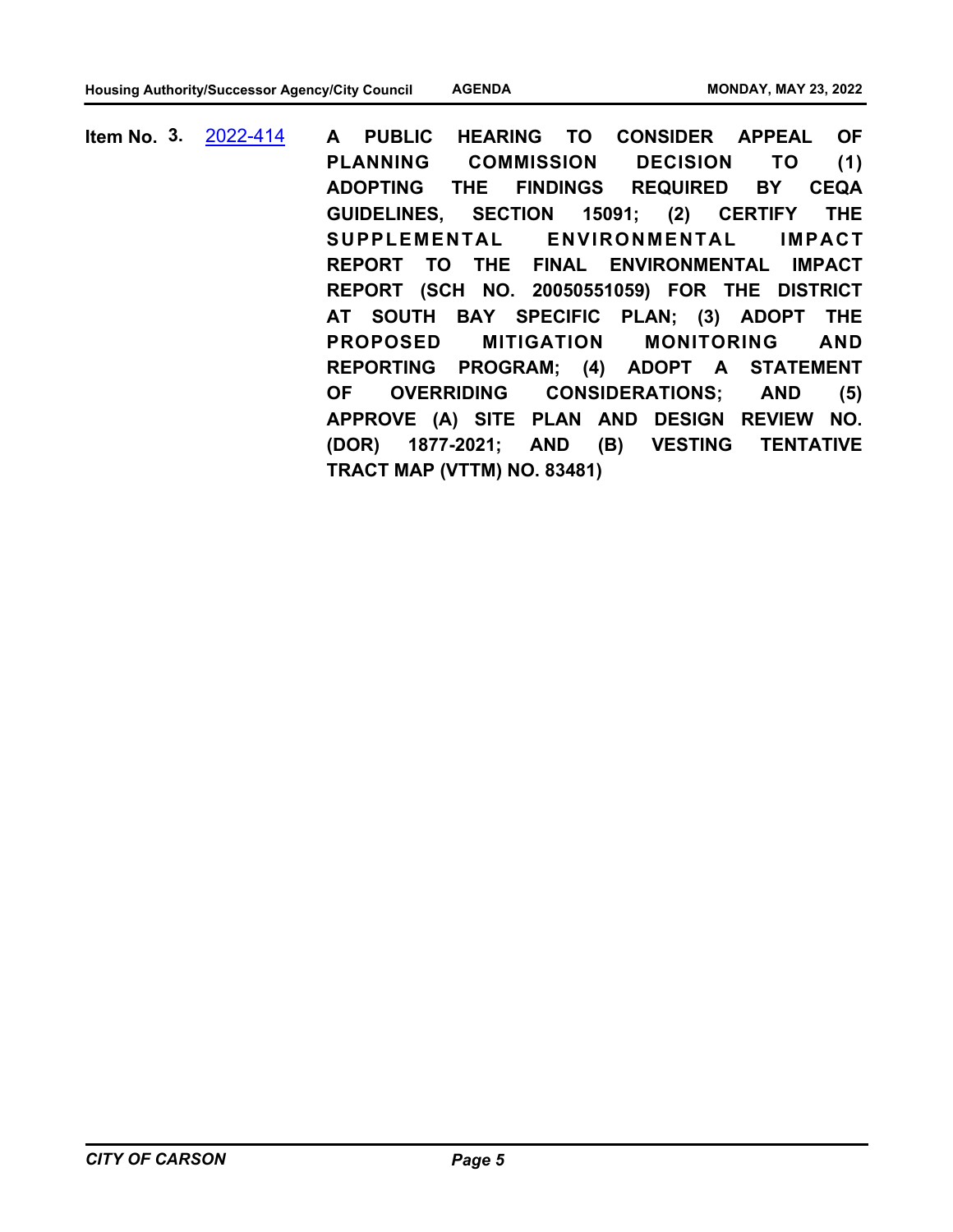*Recommendation:* TAKE the following actions:

1. OPEN the Public Hearing, TAKE public testimony, CLOSE the Public Hearing.

2. TAKE one of the following actions:

A. WAIVE FURTHER READING AND ADOPT Resolution No. 22-085, A RESOLUTION OF THE CITY COUNCIL OF THE CITY OF CARSON AFFIRMING, PURSUANT TO CARSON MUNICIPAL CODE SECTION 9173.4(C)(2)(a), THE DECISION OF THE CARSON PLANNING COMMISSION TO (1) ADOPT THE FINDINGS REQUIRED BY CEQA GUIDELINES, SECTION 15091; (2) CERTIFY THE SUPPLEMENTAL ENVIRONMENTAL IMPACT REPORT TO THE FINAL ENVIRONMENTAL IMPACT REPORT (SCH NO. 20050551059) FOR THE DISTRICT AT SOUTH BAY SPECIFIC PLAN; (3) ADOPT THE PROPOSED MITIGATION MONITORING AND REPORTING PROGRAM; AND (4) ADOPT A STATEMENT OF OVERRIDING CONSIDERATIONS; AND (5) APPROVE (A) SITE PLAN AND DESIGN REVIEW NO. (DOR) 1877-2021; AND (B) VESTING TENTATIVE TRACT MAP (VTTM) NO. 83481; or

B. DIRECT staff to bring back a proposed resolution at a subsequent City Council hearing modifying the Planning Commission Decision in accordance with Council direction provided at or upon the conclusion of the appeal hearing, and based on appropriate supporting written findings as discussed or considered at the appeal hearing; or

C. REFER the matter back to the Planning Commission for further consideration with instructions; or

D. DIRECT staff to bring back a proposed resolution at a subsequent City Council hearing reversing the Planning Commission Decision, based on appropriate supporting written findings as discussed or considered at the appeal hearing.

Exhibit 1 Special Planning Commission Staff Report, April 18, 202 Exhibit 2 Appeal Application from Council Member Arleen Rojas 0 Exhibit 3 City Council Resolution No. 22-085 Upholding PC Decisi *Attachments:*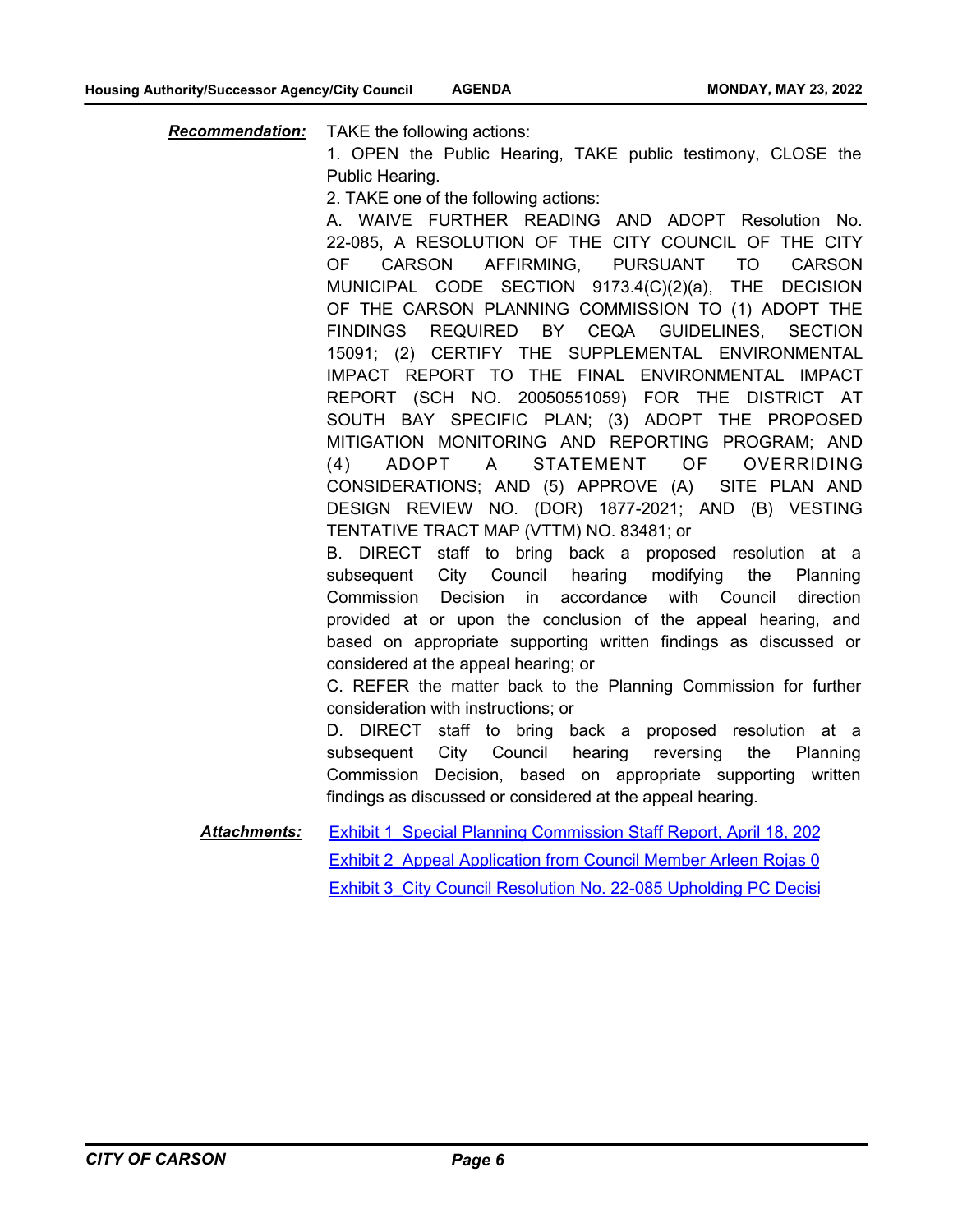- **A PUBLIC HEARING TO CONSIDER RESOLUTION NO. 22-073, A RESOLUTION OF THE CITY COUNCIL OF THE CITY OF CARSON, CALIFORNIA, ADOPTING GENERAL PLAN AMENDMENT NO. GPA 112-2021; ORDINANCE NO. 22-2207, AN ORDINANCE OF THE CITY COUNCIL OF THE CITY OF CARSON, CALIFORNIA, AMENDING THE DISTRICT AT SOUTH BAY SPECIFIC PLAN (SPA 27-2021), MODIFYING PERMITTED USES, DEVELOPMENT STANDARDS, DESIGN FEATURES, AND OPERATIONAL CHARACTERISTICS; AND ORDINANCE NO. 22-2208, AN ORDINANCE OF THE CITY COUNCIL OF THE CITY OF CARSON, CALIFORNIA, APPROVING DEVELOPMENT AGREEMENT 29-2021 (DA 29-2021) (CITY COUNCIL) Item No. 4.** [2022-376](http://carson.legistar.com/gateway.aspx?m=l&id=/matter.aspx?key=10307)
	- *Recommendation:* 1. OPEN the Public Hearing, TAKE public testimony, CLOSE the Public Hearing.

2. WAIVE FURTHER READING AND ADOPT RESOLUTION NO. 22-073 OF THE CITY COUNCIL OF THE CITY OF CARSON CALIFORNIA, ADOPTING GENERAL PLAN AMENDMENT NO. GPA 112-2021;

3. INTRODUCE for first reading, by title only and with full reading waived, of "ORDINANCE NO. 22-2207 OF THE CITY COUNCIL OF THE CITY OF CARSON APPROVING SPECIFIC PLAN AMENDMENT NO. 27-2021 MODIFYING PERMITTED USES, DEVELOPMENT STANDARDS, DESIGN FEATURES, AND OPERATIONAL CHARACTERISTICS"; and

4. INTRODUCE for first reading, by title only and with full reading waived, of "ORDINANCE NO. 22-2208 OF THE CITY COUNCIL OF THE CITY OF CARSON, CALIFORNIA, APPROVING DEVELOPMENT AGREEMENT 29-2021 (DA 29-2021)".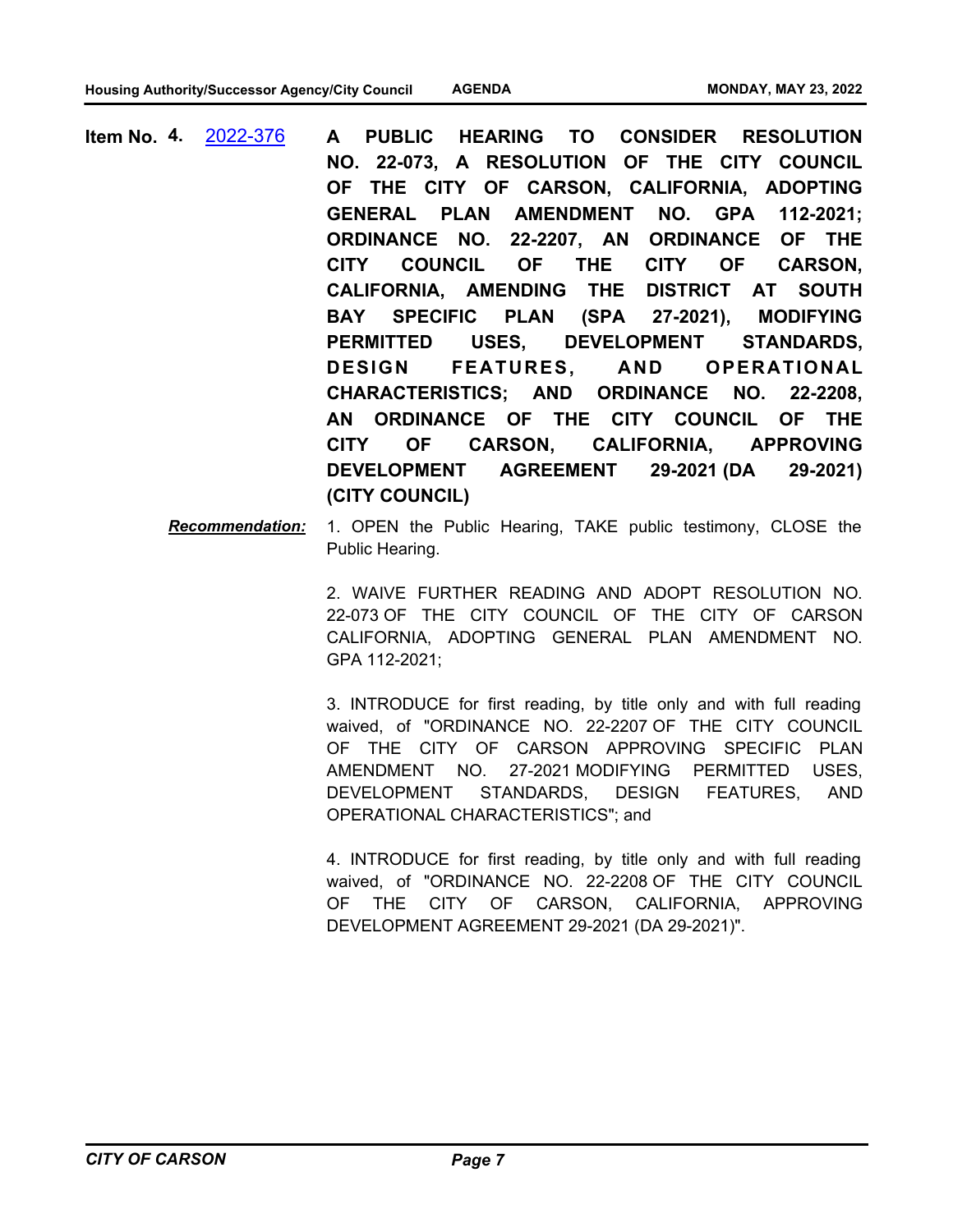| <b>Attachments:</b> | Exhibit 1 PC 4.18.22 Minutes                                           |
|---------------------|------------------------------------------------------------------------|
|                     | Exhibit 2 Special Planning Commission Staff Report, April 18, 202      |
|                     | Exhibit 3 PC Resolution No. 22- Recommending CC Approval of S          |
|                     | Exhibit 4 PC Resolution No. 22- Approving DOR 1877-2021 TTM            |
|                     | Exhibit 5 CC Reso-22-073-District GPA 2022 05-16                       |
|                     | Exhibit 6 Ordinance-22-2207-District SPA 2022 05-16                    |
|                     | Exhibit 7 Ordinance-22-2208-District DA 2022 05-16                     |
|                     | Exhibit 8 CC Resolution No. 22-085 Upholding PC approval of Re         |
|                     | Exhibit 9 District at South Bay Specific Plan Amendment redline        |
|                     | Exhibit 10 District General Plan Amendment No. 112-2021                |
|                     | Exhibit 11 District at South Bay Development Agreement No. DA:         |
|                     | Exhibit 12 District DOR 1877-2021                                      |
|                     | Exhibit 13 District VTTM 83481                                         |
|                     | Exhibit 14 TheDistrict_FinalSEIR_2022-04-06                            |
|                     | Exhibit 15 CEQA Findings                                               |
|                     | <b>Exhibit 16 Draft Supplemental Environmental Impact Report</b>       |
|                     | Exhibit 17 Response to Teamsters Local Union No. 396 letter            |
|                     | <b>Exhibit 18 Comparison of Project Mitigation to Fontana Warehous</b> |
|                     | Exhibit 19 Specific Plan Amendment Errata 2022 05-17                   |
|                     | Exhibit 20 District COA DOR ERRATA 2022 05-16                          |
|                     | Exhibit 22 District COA SPA ERRATA 2022 05-15                          |
|                     | Exhibit 21 District COA VTTM ERRATA                                    |
|                     |                                                                        |

**DISCUSSION: (Items 5 to 6)**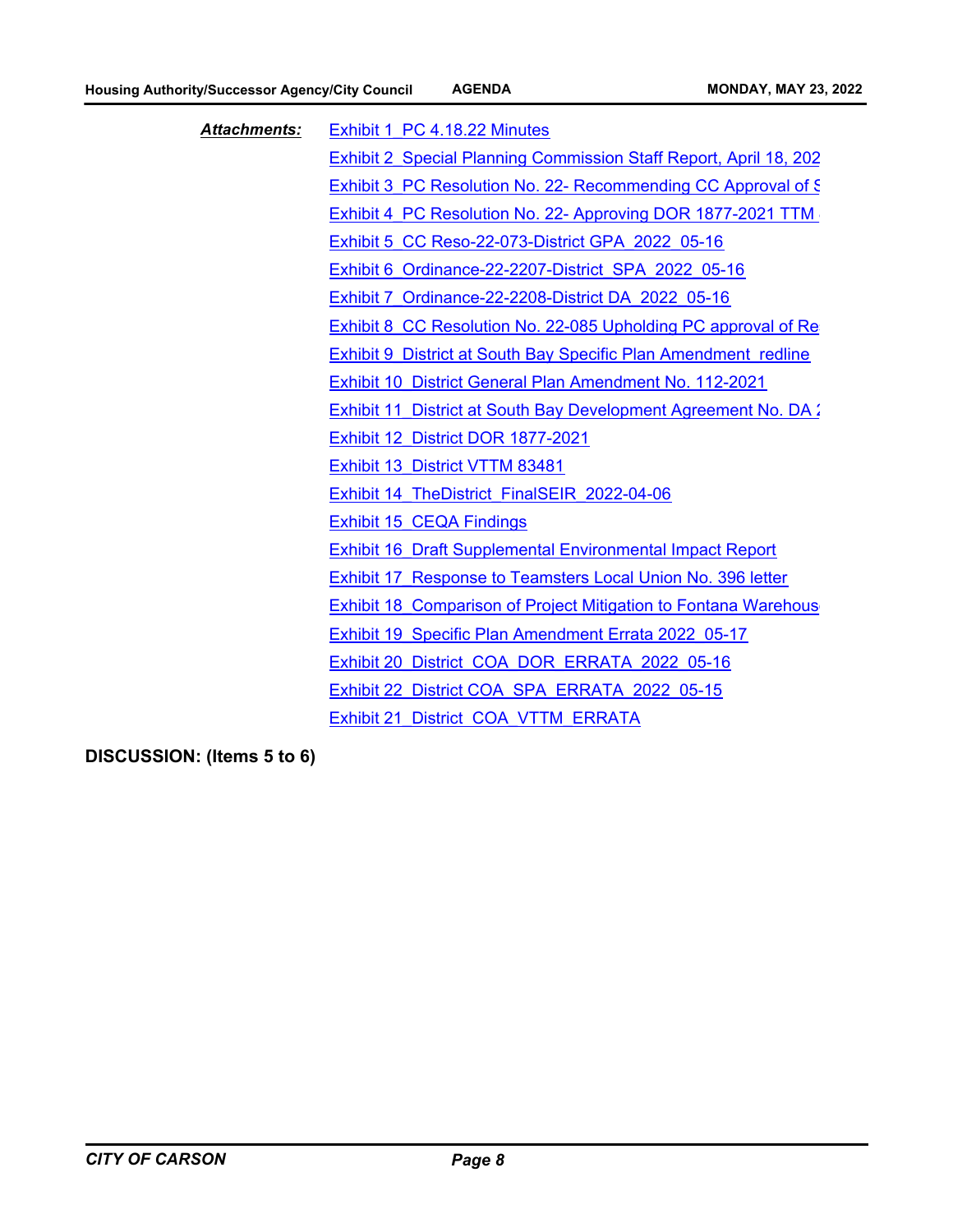- CONSIDER RESOLUTION NO. 22-097 "A **RESOLUTION OF THE CITY COUNCIL OF THE CITY OF CARSON, CALIFORNIA, APPROVING A COOPERATION AGREEMENT WITH THE CARSON**  RECLAMATION AUTHORITY" FOR THE **CONSTRUCTION OF INFRASTRUCTURE ON THE FORMER CAL COMPACT LANDFILL, ALSO KNOWN AS THE DISTRICT AT SOUTH BAY Item No. 6.** [2022-415](http://carson.legistar.com/gateway.aspx?m=l&id=/matter.aspx?key=10348)
	- *Recommendation:* 1. APPROVE Resolution No. 22-097, "A RESOLUTION OF THE CITY COUNCIL OF THE CITY OF CARSON, CALIFORNIA, APPROVING A COOPERATION AGREEMENT WITH THE CARSON RECLAMATION AUTHORITY."

2. AUTHORIZE the Mayor to execute the Resolution and Agreement in a form acceptable to the City Attorney.

- [CRA-City Cooperation Agreement Faring Project](http://carson.legistar.com/gateway.aspx?M=F&ID=7a5a8fc1-08f2-44e1-b0f1-653803a03ae0.pdf) [Carson - Cooperation Agreement Resolution City - May 23 2022 cl](http://carson.legistar.com/gateway.aspx?M=F&ID=72a5827f-1bef-479d-af77-840d1f8a9232.pdf) [Exhibit A to Reso 22-097](http://carson.legistar.com/gateway.aspx?M=F&ID=6d55e329-2142-4fa8-8b6a-085754271032.pdf) *Attachments:*
- **PRESENTATION FROM ADAM SONENSHEIN OF FAIRBANK, MASLIN, MAULLIN, METZ & ASSOCIATES ON A RECENTLY COMPLETED A SURVEY OF VOTERS IN THE CITY OF CARSON REGARDING COMMUNITY SATISFACTION AND PRIORITIES (CITY COUNCIL). Item No. 7.** [2022-455](http://carson.legistar.com/gateway.aspx?m=l&id=/matter.aspx?key=10386)
	- *Recommendation:* Discuss AND provide DIRECTION to staff on whether to submit a ballot measure for consideration to the voters to continue the Utility Users Tax to the voters at the November 8, 2022 General Election.
		- [Exhibit 1 Opinions on Carson Local Revenue Measure](http://carson.legistar.com/gateway.aspx?M=F&ID=dc6e1b8b-2054-40ce-8f3d-9c2816c59679.pdf) [Exhibit 2 Carson's Need for Additional Funding](http://carson.legistar.com/gateway.aspx?M=F&ID=3f564ae6-b238-4b45-a8e8-f1cc257f07b6.pdf) [Exhibit 3 Highest Priorities for Carson Respondents](http://carson.legistar.com/gateway.aspx?M=F&ID=9c6cf3b6-4e96-4364-a739-668ba1f6adc6.pdf) [Exhibit 4 Approval of Carson City Government's Response to the C](http://carson.legistar.com/gateway.aspx?M=F&ID=f93ed7ea-b4d8-4341-99c2-9c8526b212f7.pdf) [Exhibit 5 Accuracy of Statement that Truck Traffic is Having a Neg](http://carson.legistar.com/gateway.aspx?M=F&ID=b14b59f4-b562-4e01-9871-9cd3192e23f9.pdf) *Attachments:*

#### **ORDINANCE SECOND READING:**

#### **MEMORIAL ADJOURNMENTS**